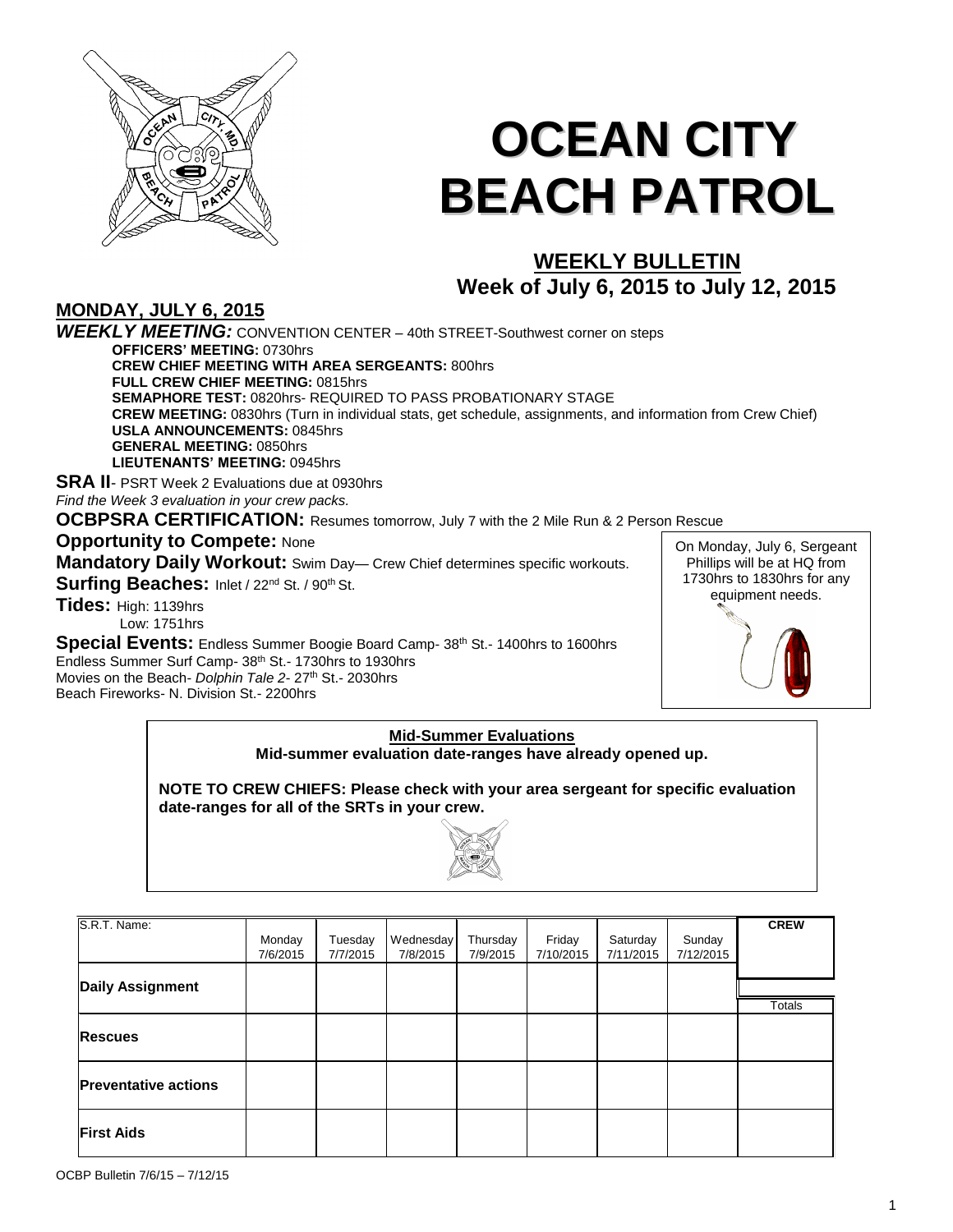# **TUESDAY, JULY 7, 2015**

**JBP Academy I:** Day 1-0800hrs –1130hrs (Instructors report at 07:30hrs) **OCBPSRA:** 2 Mile Run- Dorchester St.- 0800hrs 2 Person Rescue- Dorchester St.- 0830hrs **Opportunity to Compete:** Mid-Atlantics tomorrow in Rehoboth! **Mandatory Daily Workout: Run Day- Crew Chief determines specific workouts. Surfing Beaches: Inlet / 20th St. / 88th St. Tides:** High: 1235hrs Low: 1852hrs **Special Events:** OCBP Beach Safety Presentation- OC Lifesaving Museum- 1000hrs Endless Summer Boogie Board Camp- 38<sup>th</sup> St.- 1400hrs to 1600hrs Endless Summer Surf Camp- 38th St.- 1730hrs to 1930hrs Family Beach Olympics- 27<sup>th</sup> St.- 1830hrs to 2030hrs

Beach Fireworks- N. Division St.- 2200hrs

## **WEDNESDAY, JULY 8, 2015- O.I.C.- Lt. Ward Kovacs**

**JBP Academy I:** Day 2-08:00hrs –11:30hrs (Instructors report at 07:30hrs)

**OCBPSRA:** Run-Swim-Run- Dorchester St.- 0830hrs

**Camp Horizon:** N. Division St.- 1145hrs- 1515hrs (Instructors report to HQ at 1000hrs)

**Opportunity to Compete:** USLA Mid-Atlantic Regionals- Rehoboth Beach- 1100hrs to 1800hrs

**Mandatory Daily Workout:** Swim Day- Crew Chief determines specific workouts.

**Surfing Beaches:** Inlet / 18th St. / 86th St.

**Tides:** High: 1334hrs Low: 0722hrs

**Special Events:** Endless Summer Boogie Board Camp- 38<sup>th</sup> St.- 1400hrs to 1600hrs Concerts on the Beach- *Jesse Garron's Tribute to Elvis*- N. Division St. Beach *–* 2000hrs Movies on the Beach- Maleficent- Carousel- 118<sup>th</sup> St. St.- 2030hrs

## **THURSDAY, JULY 9, 2015**

**JBP Academy I:** Day 3-0800hrs -1130hrs (Instructors report at 07:30hrs)

**JBP One-Day Clinic:** 1300hrs- 1700hrs- **Tell the kids on your beach well before today so they can register for the clinic! OCBPSRA:** Captain Craig 1 Mile Swim on Saturday

**Mandatory Daily Workout:** Run Day- Crew Chief determines specific workouts.

Surfing Beaches: Inlet / 16th St. / 84th St.

**Tides:** High: 1437hrs Low: 0817hrs

**Special Events:** Professional Association of Dive Instructors Open Water Certification- HQ- 1830hrs Sunset Park Party Nights- *Oh Boy (Buddy Holly Tribute Band)-* S. Division St.- 1900hrs to 2100hrs



**Mid-Atlantic Lifeguard Championships**

The Rehoboth Beach Patrol is hosting the 2015 Mid Atlantic Regional Lifeguarding Championship on July 8, 2015 in front of the RBP HQ on Baltimore Ave. and Rehoboth Ave.

## **EVENT ORDER**

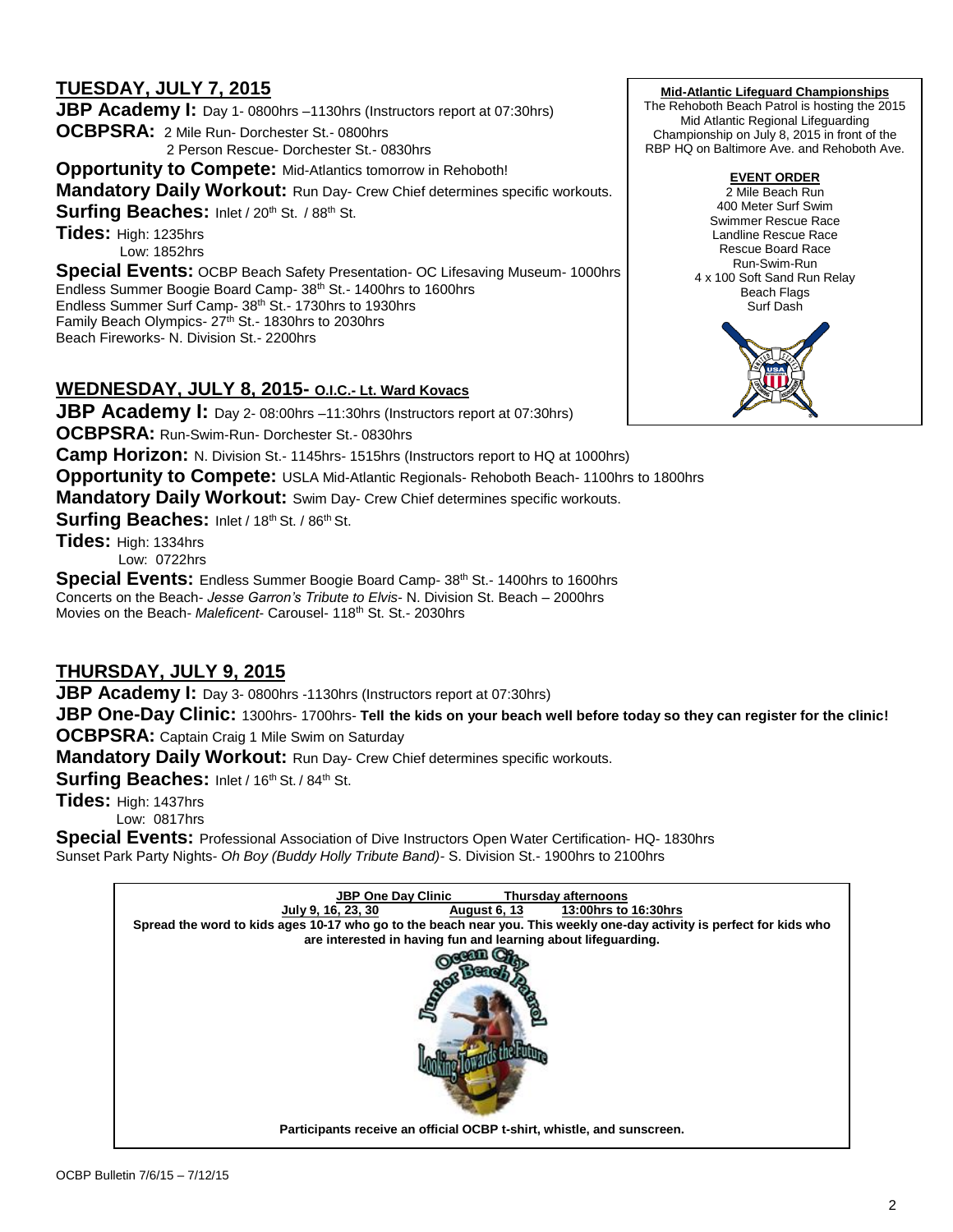## **FRIDAY, JULY 10, 2015- O.I.C.- 1 st Lt. Skip Lee JBP Academy I:** Day 4-0800hrs –11:30hrs (Instructors report at 0730hrs) **OCBPSRA:** Captain Craig 1 Mile Swim Tomorrow! **Opportunity to Compete: None Mandatory Daily Workout:** Swim Day- Crew Chief determines specific workouts. Surfing Beaches: Inlet / 14th / 82<sup>nd</sup> St. **Tides:** High: 1541hrs Low: 0913hrs **Special Events:** Annual Greek Festival- Convention Center- 1200hrs- 2300hrs OC Tuna Tournament- Inlet Isle Lane- 1600hrs Beach Wedding- 83rd St.- 1900hrs

Movies on the Beach- The Box Trolls - 27<sup>th</sup> St.- 2030hrs

**OCBP Iron Guard**  *Presented by Unit 17* **Sponsored by Pizza Tugos** *Wednesday, July 15, 2015 130th St.*  First heat starts promptly at 1815hrs **1000-meter swim 2 mile run 2000-meter paddle** Open to individuals and teams The event begins with individual heats, followed by team heats.

 Free to all OCBP members Free pizza by Pizza Tugos for participants

# **SATURDAY, JULY 11, 2015**

**OCBP Group Photos- New HQ- 0730hrs- Mandatory if working! SRTs & SBFs: Wear your best (clean) Red or Yellow Shirt; CCs: Wear your newest CC polo shirt; ACCs: Wear your best grey ACC t-shirt. You may park in the Inlet lot for this photo shoot. See page 9 for order form.**

**Veteran Recertification:**- **Last One This Season!** Session VII- Inlet- 1000hrs with buoy and first aid kit. Syllabus includes run, swim, physical skills review, special topics, First Aid/CPR review, spinal cord management, and first aid recertification. *Note: Arrangements have been made for parking in the Inlet lot. You must show your employee ID at the gate ticket when exiting or you will be required to pay the full fee. Do not park at OCBP headquarters. The training room will be open from 9:30 to 9:45 to secure your belongings.*

**OCBPSRA: 1 Mile Swim- The Captain Craig Swim may count as the OCBPSRA SRT II 1 Mile Swim and is a qualifier for the 3 mile** *Swim Ocean City* **event on July 18.**

Opportunity to Compete: The 21<sup>st</sup> Captain Craig Boardwalk Swim & the Jenny Craig Quarter Mile Swim- 14<sup>h</sup> St.-Registration starts at 1700hrs- Swim starts at 1830hrs

**Mandatory Daily Workout:** Run Day- Crew Chief determines specific workouts.

**Surfing Beaches:** 12th St. / 80th St.

**Tides:** High: 1642hrs Low: 1010hrs

**Special Events:** 3v3 Live Ocean City Beach Soccer- Dorchester St.- 0800hrs to 1700hrs Beach Weddings- 100<sup>th</sup> St.- 1100hrs & 49<sup>th</sup> St.- 1900hrs Annual Greek Festival- Convention Center- 1200hrs- 2300hrs OC Cruzers Car Show & Music- Somerset St. Plaza- 1430hrs to 1830hrs OC Tuna Tournament- Inlet Isle Lane- 1600hrs

## **SUNDAY, JULY 12, 2015—End of Pay Period**

**OCBPSRA:** None **Opportunity to Compete: None Mandatory Daily Workout:** Swim Day- Crew Chief determines specific workouts. **Surfing Beaches: 10th St. / 78th St.** 

**Tides:** High: 1737hrs Low: 1106hrs

**Special Events:** Annual Greek Festival- Convention Center- 1200hrs- 2100hrs OC Tuna Tournament- Inlet Isle Lane- 1600hrs

Sundaes in the Park- *Key West Band*- Northside Park**-** 1900hrs to 2100hrs O.C. Beach Lights- N. Division St.- 2130hrs, 2200hrs, & 2230hrs

### **The River Church Feeds the Patrol!**

#### **Light Breakfast & Fellowship**

Every Sunday in the Training Room 0800hrs to 0900hrs



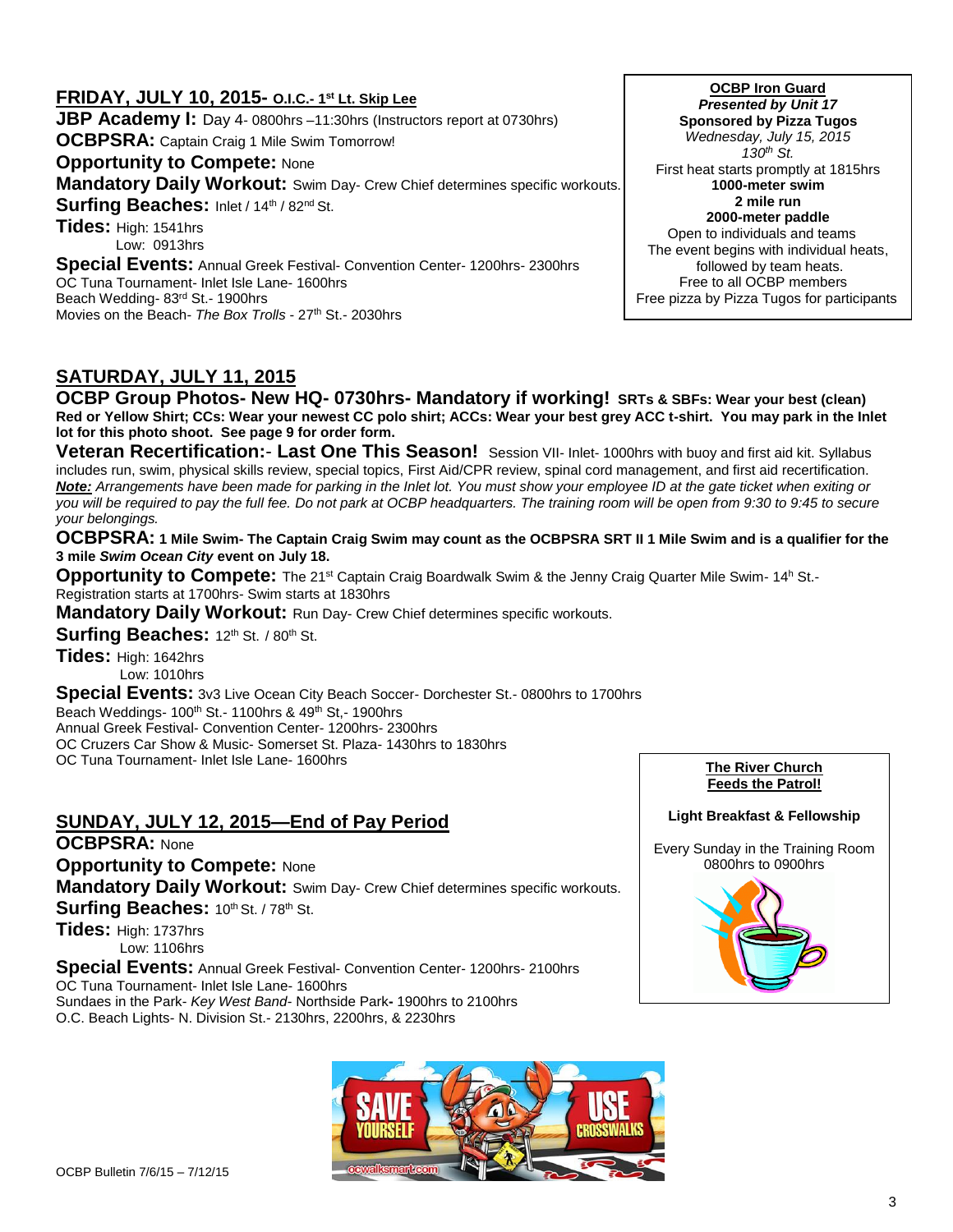# **MONDAY, JULY 13, 2015**

*WEEKLY MEETING:* CONVENTION CENTER – 40th STREET-Southwest corner on steps **OFFICERS' MEETING:** 0730hrs **CREW CHIEF MEETING WITH AREA SERGEANTS:** 800hrs **FULL CREW CHIEF MEETING:** 0815hrs **SEMAPHORE TEST:** 0820hrs- REQUIRED TO PASS PROBATIONARY STAGE **CREW MEETING:** 0830hrs (Turn in individual stats, get schedule, assignments, and information from Crew Chief) **USLA ANNOUNCEMENTS:** 0845hrs **GENERAL MEETING:** 0850hrs- Representatives from Mary Kraft will speak about career options. **LIEUTENANTS' MEETING:** 0945hrs

**SRA II**: PSRT Week 3 Evaluations due at 0930hrs

**OCBPSRA:** Resumes tomorrow with the 1 Mile Run

**Opportunity to Compete:** Dewey Beach Patrol Ocean Series- See Sgt. Cawthern for information.

**Mandatory Daily Workout: Run Day— Crew Chief determines specific workouts.** 

Surfing Beaches: Inlet / 8th St. / 76th St.

**Tides:** High: 1828hrs Low: 1201hrs

**Special Events:** Beach Weddings- 15<sup>th</sup> St.- 1100hrs & 42<sup>nd</sup> St.- 1600hrs & 100<sup>th</sup> St.- 2030hrs Movies on the Beach- *Annie (2014)*- 27th St.- 2030hrs Beach Fireworks- N. Division St.- 2200hrs

## **UPCOMING 2015 BEACH PATROL EVENTS**

| July 7<br><b>July 7-10</b><br>July 8 | Beach Safety Program at the OC Life-Saving Station begins & moves to TUESDAYS<br>JBP Academy I<br>USLA Mid-Atlantics- Non-Crafts -Rehoboth Beach |
|--------------------------------------|--------------------------------------------------------------------------------------------------------------------------------------------------|
| July 11                              | <b>OCBP Group Picture Day</b>                                                                                                                    |
| July 11                              | Captain Craig Swim                                                                                                                               |
| July 14-17                           | JBP Academy II                                                                                                                                   |
| July 15                              | OCBP Iron Guard- 130 <sup>th</sup> St.- 1815hrs                                                                                                  |
| July 15                              | USLA Mid-Atlantics-Crafts -Spring Lake, NJ                                                                                                       |
| <b>July 19-20</b>                    | <b>OCBP Dive Team Trip</b>                                                                                                                       |
| July 21                              | OCBP Strong Guard- 65th St.- 1815hrs                                                                                                             |
| July 25                              | <b>Crew Comps</b>                                                                                                                                |
| July 27                              | MARP Training with Jennifer Dittmar from the National Aquarium                                                                                   |
| Aug. 5-6                             | Community CPR & First Aid Courses                                                                                                                |
| Aug. 8                               | PEPSE for 2016 season-Dorchester St. - 1000hrs                                                                                                   |
| Aug. 15                              | <b>OCBP Annual Awards Banquet</b>                                                                                                                |

## **Upcoming Town of Ocean City Special Events**

Sunset Park Part Nights July 9, 23, 30 S. Division St. 1900hrs OC Tuna Tournament Greek Festival 1200hrs<br>
Swim Ocean City 1, 3, 9 Mile Event 10 July 18 12 100 N. Division St. 1200hrs Swim Ocean City 1, 3, 9 Mile Event **July 18** N. Division St. **1990** N. Division St. ESA Surf Series **In the Series** July 18 or 19 and 8th St. White Marlin Open **Aug. 3-7** Harbour Island- 14<sup>th</sup>St. 1600hrs

Dawn to Dusk

| Stats.                      | Week 6<br>6/22/15<br>to<br>6/28/15 | Year-<br>To-Date<br>2015 | Week 6<br>6/23/14<br>to<br>6/29/14 | Year-<br><b>To-Date</b><br>2014 | Week 6<br>6/24/13<br>to<br>6/30/13 | Year-To-<br>Date<br>2013 |
|-----------------------------|------------------------------------|--------------------------|------------------------------------|---------------------------------|------------------------------------|--------------------------|
| <b>Action</b>               |                                    |                          |                                    |                                 |                                    |                          |
| <b>Preventions</b>          | 4705                               | 12917                    | 3176                               | 11697                           | 2375                               | 9697                     |
| Rescues                     | 267                                | 466                      | 96                                 | 615                             | 134                                | 730                      |
| Minor First Aid             | 47                                 | 217                      | 82                                 | 280                             | 86                                 | 346                      |
| Ambulance Calls             | 6                                  | 26                       | 4                                  | 28                              | 5                                  | 18                       |
| Police Calls                | 12                                 | 42                       | 10                                 | 36                              | 7                                  | 41                       |
| USCG/MDNRP                  | $\Omega$                           | $\Omega$                 |                                    | 10                              | 1                                  | 3                        |
| Lost/Found Persons          | 21                                 | 54                       | 47                                 | 111                             | 33                                 | 74                       |
| N. Surf Beach Population    | $\Omega$                           | 81                       | 18                                 | 69                              | 84                                 | 269                      |
| S. Surf Beach Population    | 426                                | 888                      | 436                                | 800                             | 253                                | 834                      |
| Inlet Surf Beach Population | 12                                 | 41                       | 46                                 | 203                             | 113                                | 647                      |
| Beach Wheelchair Usage      | 28                                 | 71                       | 50                                 | 118                             | 37                                 | 95                       |



Keep your feet in the sand,<br>until the lifeguard's in the stand!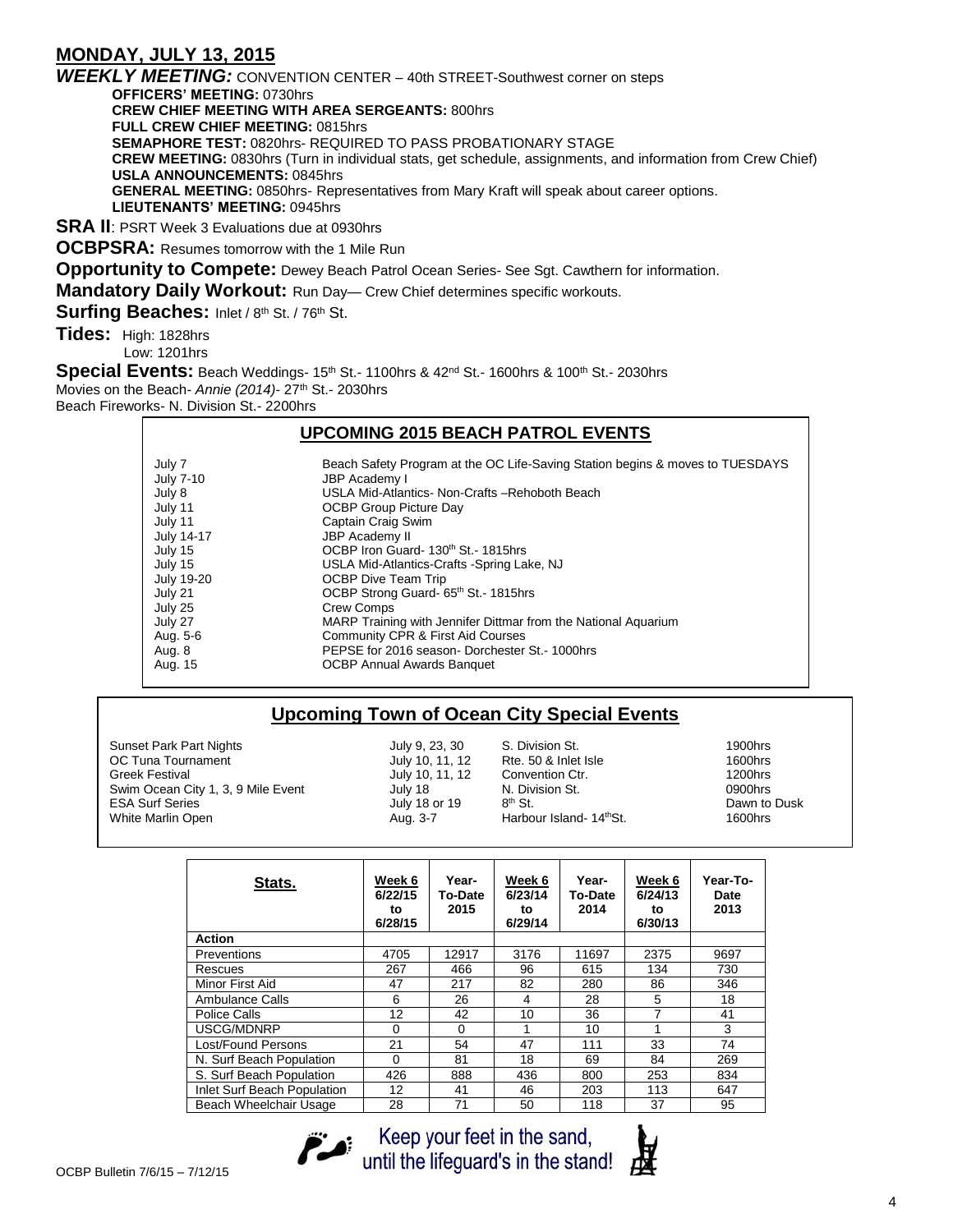

**The Captain Craig Swim**



#### **July 11, 2015 Registration: 1700hrs Race: 1830hrs Location: 14th St. & the Boardwalk**

 $\overline{a}$ 

Competitors swim a measured mile with the prevailing current to a finish line located at 14th Street and the beach. Awards will be presented to age group finishers and a **commemorative t-shirt is included in the \$20.00 pre-registration fee.** You must register online by July  $8<sup>th</sup>$ or pay \$25.00 after that date. Register online at

[https://docs.google.com/forms/d/1o-Jb3fQDjY2PmbTXcNHFxvzM4xhWRLMcCUQ01borFzQ/viewform?usp=send\\_form](https://docs.google.com/forms/d/1o-Jb3fQDjY2PmbTXcNHFxvzM4xhWRLMcCUQ01borFzQ/viewform?usp=send_form) **May Count as the OCBPSRA 1 Mile Swim**

#### **Captain Craig Swim History**

The Annual Captain Craig Swim is named for Robert S. Craig who served as the captain of the Ocean City Beach Patrol for forty years, from 1946 to 1986. The Annual Ginny Craig Swim is named for his wife. Both Captain Craig and his wife Ginny passed away several years ago.

Bob Craig was born and reared in Wilmington, Delaware. Ocean City has always been an important part of his life. His father was a schoolteacher, and the family spent the summers in a cottage at the beach. He married a young woman from nearby Berlin, Virginia Lee Mason.

After attending the University of Pennsylvania, receiving an undergraduate degree with a major in languages and a master's degree in education, he still returned every summer to Ocean City to be on the Beach Patrol.

Craig's teaching career was in St. Louis, where he taught languages and mathematics to high school students and coached football, basketball, tennis, and golf. He and his wife settled into a year-round home in, of course, Ocean City. He remained Captain of the Beach Patrol, and once described himself as "probably the longest-term temporary employee the city ever has ever had."

Since Bob Craig started on the Patrol, it has grown to about 200 members. The guard towers continued their advance up the beach as the resort developed. Today, the Patrol covers over ten miles of beach, from the inlet to the Maryland-Delaware line. It is equipped with 4-wheel drive vehicles, rescue watercrafts, Honda quads, walkie-talkies, and the familiar semaphore flags. Written by 1<sup>st</sup> Lieutenant Skip Lee, OCBP (c) 1998



| 0CBPSRA 200 Meter Soft Sand Sprint-: 40 |                |                |  |  |  |
|-----------------------------------------|----------------|----------------|--|--|--|
| <b>July 2, 2015</b>                     | Dorchester St. | 0800hrs        |  |  |  |
| <b>Name</b>                             | Crew           | <b>Results</b> |  |  |  |
| <b>Tyler Mitchell</b>                   |                | :29            |  |  |  |
| Adam Payne                              | З              | :31            |  |  |  |
| Josh Remaniak                           | 1              | :32            |  |  |  |
| Dakota Wilhelm                          | 1              | :31            |  |  |  |
| Cate Calogero                           | 2              | :36            |  |  |  |
| David Hood                              | 2              | :28            |  |  |  |
| Dallas Luehe                            | 3              | :37            |  |  |  |
|                                         |                |                |  |  |  |

| <b>OCBPSRA Landline</b>        |                |         |  |  |  |
|--------------------------------|----------------|---------|--|--|--|
| <b>July 2, 2015</b>            | Dorchester St. | 0830hrs |  |  |  |
| Name                           |                | Crew    |  |  |  |
| Josh Remaniak                  |                |         |  |  |  |
| Dakota Wilhelm                 |                |         |  |  |  |
| Karen Hessler                  |                | 10      |  |  |  |
| David Hood                     |                | 2       |  |  |  |
| Dallas Luehe                   |                | 3       |  |  |  |
| Adam Payne                     |                | 3       |  |  |  |
| Cate Calogero                  |                | 2       |  |  |  |
| <b>Kelsey Claire Gallagher</b> |                | 12      |  |  |  |
| Nicholas Burvee                |                | 13      |  |  |  |

| USLA / SCLA<br><b>2015 COMPETITION SCHEDULE</b> |                                                  |  |  |  |
|-------------------------------------------------|--------------------------------------------------|--|--|--|
| <b>JULY</b>                                     |                                                  |  |  |  |
| 8                                               | USLA REGIONALS (REHOBOTH)                        |  |  |  |
| 13                                              | DEWEY BEACH (OCEAN SERIES)                       |  |  |  |
| 15                                              | USLA REGIONALS (LONG BRANCH, N.J.)               |  |  |  |
| 20                                              | FENWICK ULTIMATE (OCEAN SERIES)                  |  |  |  |
| 23                                              | REHOBOTH LIFEGUARD OLYMPICS                      |  |  |  |
| 27                                              | BETHANY BEACH (OCEAN SERIES)                     |  |  |  |
| 27                                              | USLA REGIONALS JUNIOR LIFEGUARD (Sea Girt, N.J.) |  |  |  |
| 29                                              | ALL WOMEN'S (SANDY HOOK, N.J.)                   |  |  |  |
| <b>AUGUST</b>                                   |                                                  |  |  |  |
| 3                                               | REHOBOTH JUNIOR LIFEGUARD                        |  |  |  |
| $6 - 8$                                         | USLA NATIONALS (DAYTONA BEACH, FL)               |  |  |  |
| 12                                              | MIDDLESEX (OCEAN SERIES)                         |  |  |  |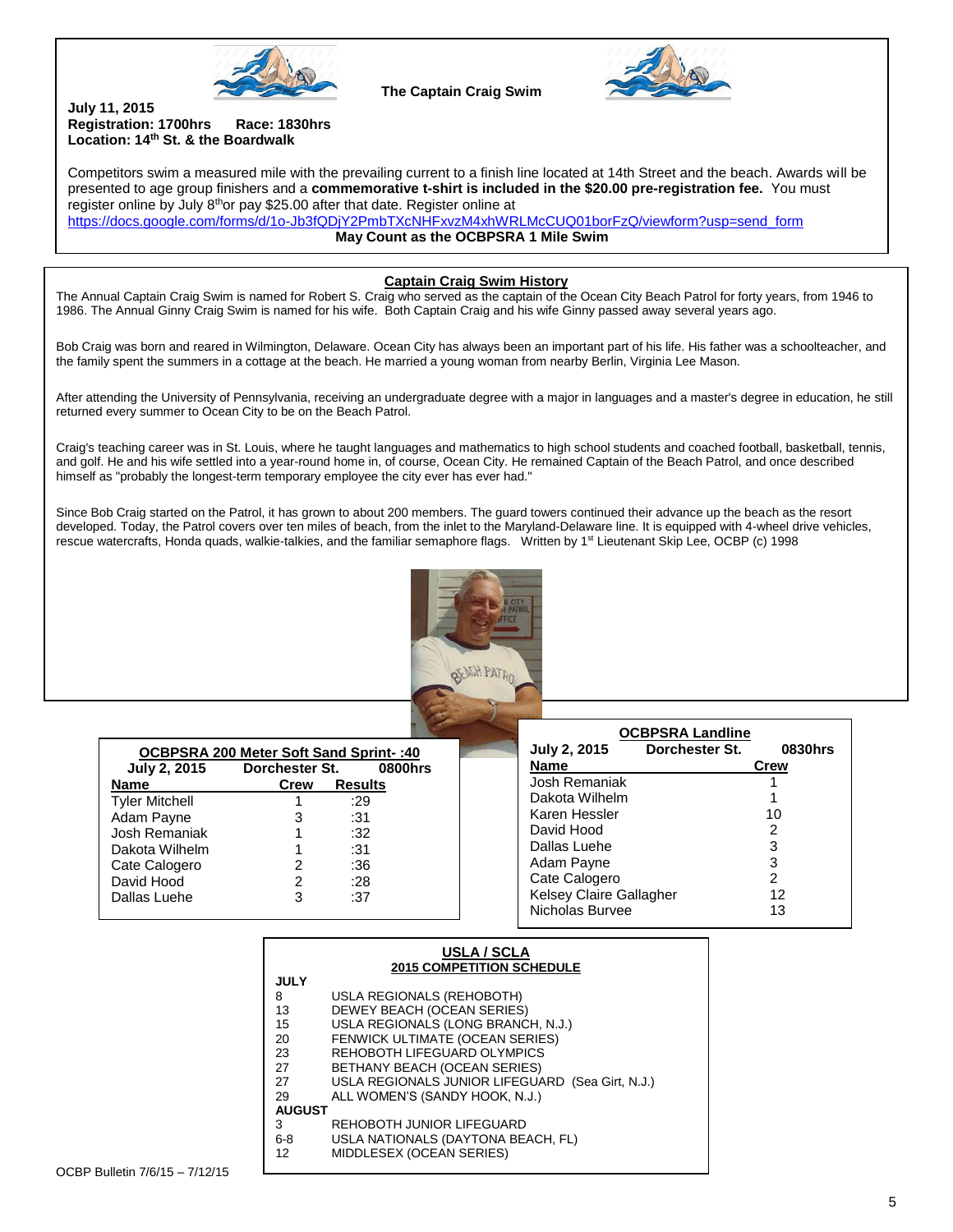#### **31 st ANNUAL ALL-WOMEN'S LIFEGUARD TOURNAMENT Wednesday, July 29, 2015 Gateway National Recreation Area Sandy Hook, NJ**

**Hosted by the National Park Service**

Check-in time is 0730hrs; the captain's meeting is at 0830hrs; the Surfboat Challenge Race begins at 0900hrs; all others follow.

- 1. Surfboat Challenge 2. Distance Run<br>1. Ocean-Kavak Challenge 2. 2. Distance Run 3. Ocean-Kavak Challenge
- 3. Ocean-Kayak Challenge 4. Run-Swim-Run
- 5. Run-Paddle-Run
- 
- 7. Ironwoman 1988 1988 1999 10. Surf Rescue<br>19. Swim-Run Relay 19. III 1999 10. Run Relay 9. Swim-Run Relay
- 
- -

*Note:* In order to keep the tournament moving along in timely fashion, two sets of events will start at the same time: Surfboat Challenge and Distance Run, and Run-Paddle-Run and Beach Flags.

#### **Kayakers Needed July 18 Swim Ocean City for Brain Trauma**  Kayakers are needed to accompany the 9 mile swimmers. If you are an experienced ocean kayaker who would like to volunteer, contact [jenoceagames@gmail.com](mailto:jenoceagames@gmail.com) for more info.

~or join the annual Ocean City,MD Open Water swim. Choose 1 mile swim - 3 mile swim - 9 mile swim. All 3 swims will run parallel to the shoreline, swimming in the direction of the current on race day. Learn more and register for this worthwhile event at http://www.oceangamesusa.org





Dive trip- July 19 & 20 Sea Colony Scuba in Severna Park Call 410-544-3607 to make arrangements

Questions[: jfalcon465@yahoo.com](mailto:jfalcon465@yahoo.com)



#### **Sea Colony Ocean Series Challenge Results- 6/29/15**

- **1 Sea Colony 52 points**
- **2 nd - Rehoboth 46 points**
- **3 rd South Bethany 40 points**
- **4 th Ocean City 31 points**
- **5 th Bethany 23 points**
- **6 th Middlesex 15 points**
- **7 th Delaware State Parks 7 points**
- **8 th North Bethany 3 points**
- **9 th Fenwick 2 points**





### **Marine Animal Rescue Program Training**

Jennifer Dittmar from the National Aquarium will be visiting the OCBP at the Monday weekly meeting on July 27<sup>th</sup>. She will also be conducting a Marine Animal Rescue Program training later that day.

This training is required for OCBPSRA SRT III certification, as well as to be a National Aquarium volunteer and to receive the patch featured below.

The full course and written test are required for OCBPSRA certification; you do not need to become a volunteer, but with this certification, you may if you wish.



OCBP Bulletin 7/6/15 – 7/12/15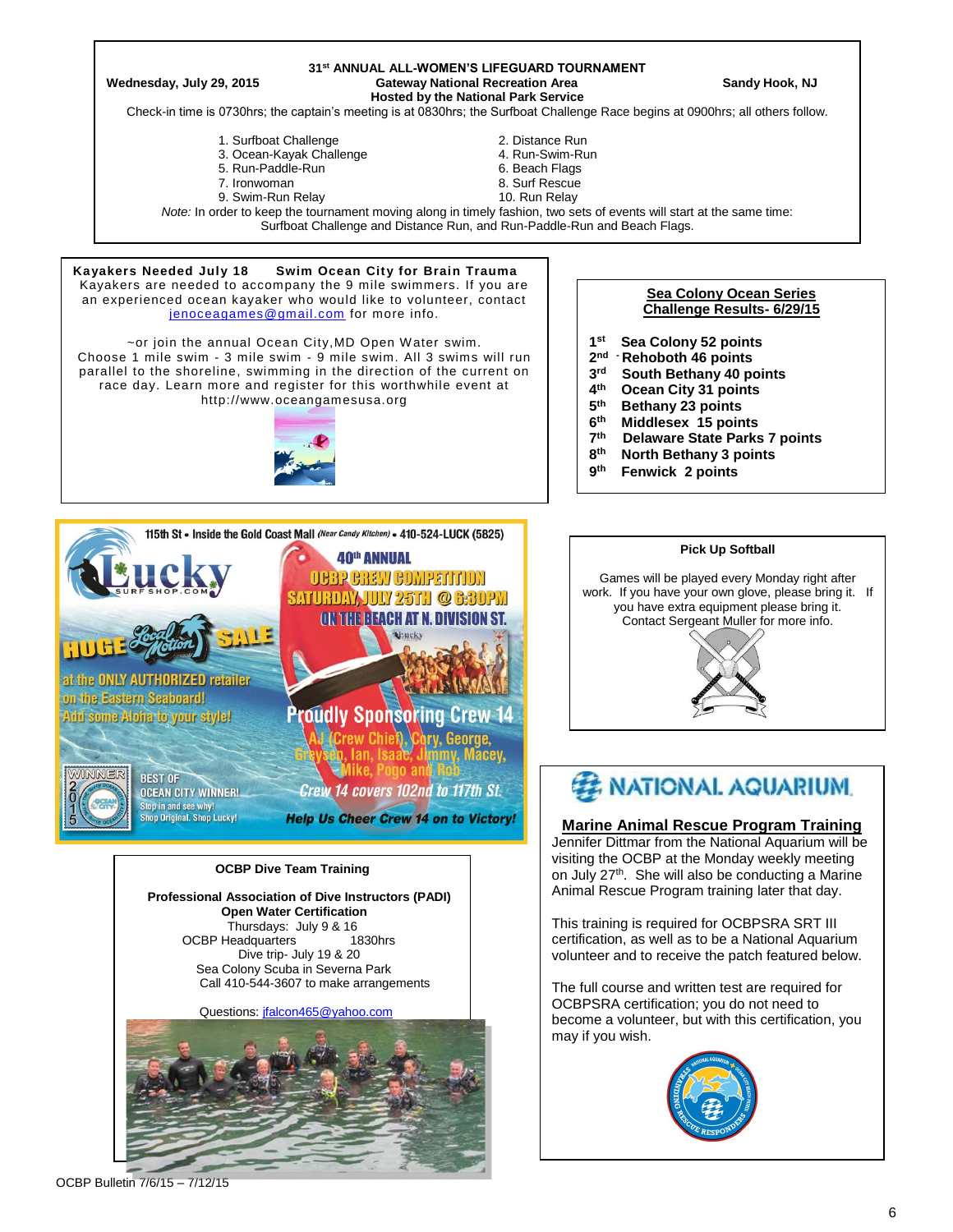# **Long-Term Career Advice**



Next Monday, July 13, representatives from Mary Kraft will attend our meeting and present permanent career or temporary employment options available to OCBP personnel at the conclusion of our season.

Bring your resume! Consult the lists of skills provided below for guidance as you build your resume. When finished, resumes can be emailed for initial proofing (they help with this). Please send your draft no later than Thursday, 7/9/15 to allow the staff at Mary Kraft ample time to provide edits and feedback.

Contact Kate Meaney at [kate@marykraft.com](mailto:kate@marykraft.com) or 410-296-0655.



|                                                                                                                                                                                                                                                                                                                                                                                                                                                                                                                                                                                                                                                                                                                                                                                                                                                                                                                                                                                                                                                                                                                                                                                                                                                                 | Skills to consider when building your resume or cover letter:                                                                                                                                                                                                                                                                                                                                                                                                                                                                                                                                                                                                                                                                                                                                                                                                                                  |  |  |
|-----------------------------------------------------------------------------------------------------------------------------------------------------------------------------------------------------------------------------------------------------------------------------------------------------------------------------------------------------------------------------------------------------------------------------------------------------------------------------------------------------------------------------------------------------------------------------------------------------------------------------------------------------------------------------------------------------------------------------------------------------------------------------------------------------------------------------------------------------------------------------------------------------------------------------------------------------------------------------------------------------------------------------------------------------------------------------------------------------------------------------------------------------------------------------------------------------------------------------------------------------------------|------------------------------------------------------------------------------------------------------------------------------------------------------------------------------------------------------------------------------------------------------------------------------------------------------------------------------------------------------------------------------------------------------------------------------------------------------------------------------------------------------------------------------------------------------------------------------------------------------------------------------------------------------------------------------------------------------------------------------------------------------------------------------------------------------------------------------------------------------------------------------------------------|--|--|
| <b>For SRTs</b>                                                                                                                                                                                                                                                                                                                                                                                                                                                                                                                                                                                                                                                                                                                                                                                                                                                                                                                                                                                                                                                                                                                                                                                                                                                 | <b>For ACCs and CCs</b>                                                                                                                                                                                                                                                                                                                                                                                                                                                                                                                                                                                                                                                                                                                                                                                                                                                                        |  |  |
| Did you realize an SRT                                                                                                                                                                                                                                                                                                                                                                                                                                                                                                                                                                                                                                                                                                                                                                                                                                                                                                                                                                                                                                                                                                                                                                                                                                          | Did you know that an ACC or CC                                                                                                                                                                                                                                                                                                                                                                                                                                                                                                                                                                                                                                                                                                                                                                                                                                                                 |  |  |
| Is responsible for the safety of hundreds of people<br>$\bullet$<br>Enforces city ordinances<br>$\bullet$<br>Works at a drug-free workplace<br>$\bullet$<br>Is reliable<br>$\bullet$<br>Handles emergency situations<br>$\bullet$<br>Makes decisions under stress<br>$\bullet$<br>Handles a city-wide radio<br>$\bullet$<br>Teaches children (JBP, camps)<br>$\bullet$<br>Works extended work weeks (43.5+ hours)<br>$\bullet$<br>Meets grooming standards<br>$\bullet$<br>Performs public outreach<br>$\bullet$<br>Regularly engages in public speaking (safety<br>$\bullet$<br>seminars)<br>Teaches the public about waves, rip currents and<br>$\bullet$<br>marine life<br>Overcomes challenges (50% pass test, not<br>$\bullet$<br>everyone gets through SRA)<br>Is held to a professional standard<br>Is a trusted public servant<br>$\bullet$<br>Recovers found property<br>$\bullet$<br>Works in adverse conditions<br>$\bullet$<br>Meets rigorous physical standards<br>$\bullet$<br>And is trained to<br>Handle marine animal strandings<br>$\bullet$<br>Identify gang activity<br>$\bullet$<br>Administer first aid or CPR and use an AED<br>$\bullet$<br>Interact with agencies under the National Incident<br>$\bullet$<br>Management System (NIMS) | Is responsible for payroll<br>$\bullet$<br>Supervises 8-9 personnel<br>Cares for and maintains equipment such as radios<br>$\bullet$<br>and quads<br>May supervise an area of 32-36 personnel<br>$\bullet$<br>Is responsible for opening and closing city buildings<br>Builds relationships with business owners<br>$\bullet$<br>Instructs at an academy<br>$\bullet$<br>Works long weeks (46.5+ hours per week)<br>$\bullet$<br>Leads by example<br>$\bullet$<br>Documents employee performance<br>$\bullet$<br>Evaluates personnel<br>$\bullet$<br>Compiles weekly reports (stats, beach safety<br>$\bullet$<br>seminar sheets)<br>Works with the handicapped<br>And is trained to<br>Operate watercraft and ATVs<br>Dispatch emergency personnel<br>Accolades<br>Instructor of the year (JBP, SRA)<br>Ironguard-Most hours<br>SRT, PSRT of the year<br>Years of service<br><b>Athletics</b> |  |  |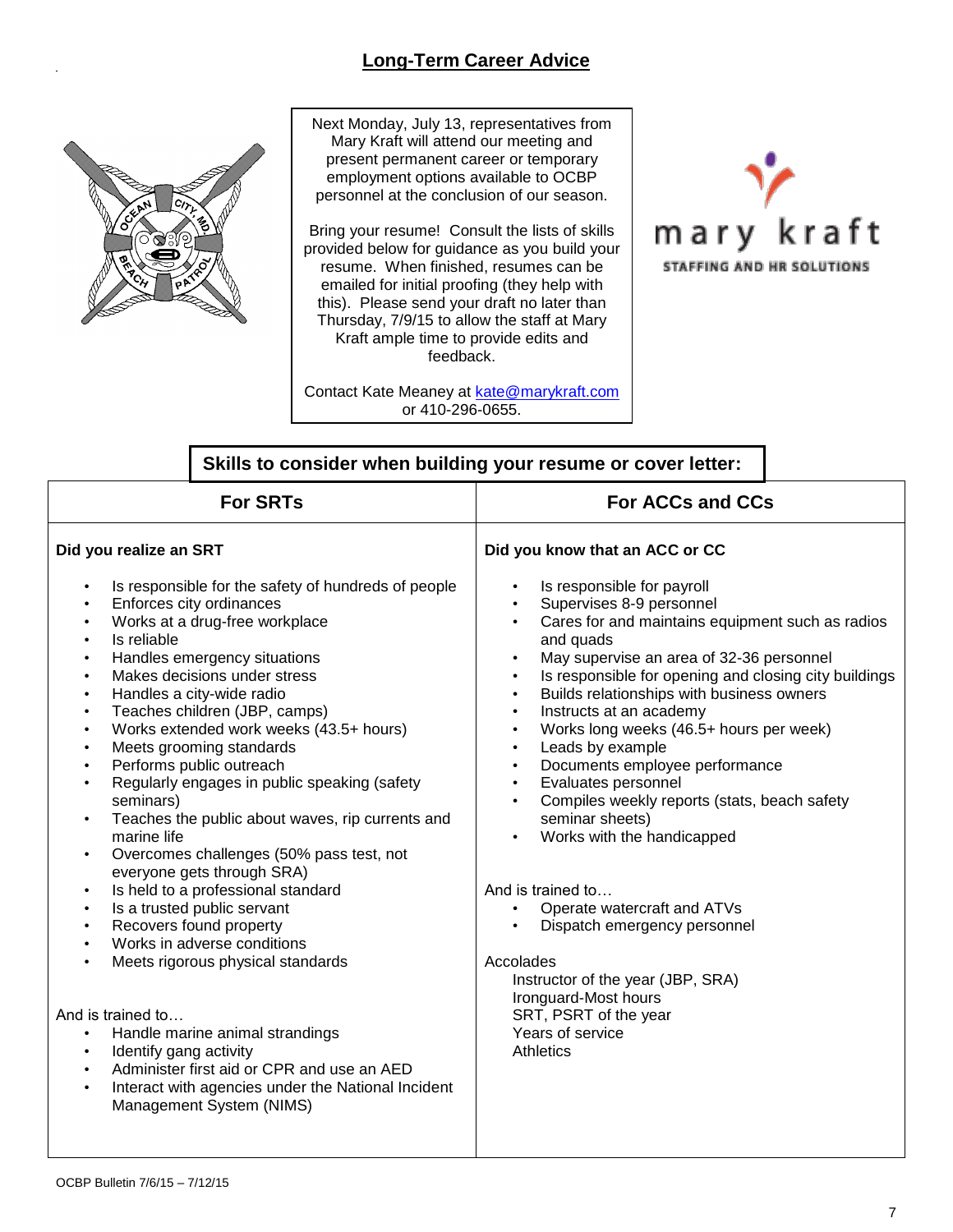#### **Portuguese Man O' War**

Winds and the Gulf Stream current are the likely catalysts behind strange jellyfishlike creatures, Man O' War, popping up on East Coast beaches over the past several weeks.

Known as the Portuguese Man O' War, these large, colorful venomous animals are often confused for a jellyfish, but they are actually part of a group related to jellyfish called siphonophores. They can grow up to 1 foot long and 5 inches wide and their tentacles can stretch as long as 165 feet. They are found in all tropical and semi-tropical oceans, where ocean temperatures are higher, but they are fairly common off-shore along the Atlantic coast. Since they are unable to propel themselves in any direction, they tend to drift with the ocean currents towards warmer ocean waters.



© Provided by AccuWeather

The Man O' War, differ from other cnidarians because they have a float that remains on the ocean surface. The float is filled with a gas similar to the atmospheric mix, except it contains high levels of carbon monoxide, which would kill mammalian, including warmblooded animal and human tissue.

The diet of the Portuguese Man' O War is composed of small fish and crustaceans with their long contractile tentacles paralyzing their prey. These creatures may seem very attractive to look at while they are lying on the sand, but if humans come into direct contact with a Portuguese Man O' War their sting can be fatal even when they appear to be dead.

The severity of some symptoms of a Portuguese Man O' War sting is based upon a person's size, age, general health and how much contact is made with their tentacles.

Symptoms are usually localized (pain where contact was made), but in some cases there can be muscle and joint aches, or even confusion and respiratory distress.

If stung by a Portuguese Man O' War, you should head for shore immediately if you are in deep water. It is important to rinse the sting area with seawater and not freshwater and gently lift any adhering tentacles off with a stick, twig, knife or key rather than lifting it with your bare hand. You should then apply isopropyl alcohol or vinegar until all of the pain has subsided. You should then apply a thin layer of hydrocortisone cream to the wound until it is healed. If there is an infection, it is important that you stop any type of treatment and see a physician immediately.

**For the SRT responding to someone who has been stung, you should wear gloves, flush the area with a large amount of ocean water, remove any pieces of tentacles without touching them, and use** *Sting-Kill* **wipes or spray on the affected area. Monitor the patient for any signs of anaphylactic shock and explain the signs to watch for. If they have any type of severe allergy that require them to have an EpiPen, they may be at greater risk for a severe reaction. If the symptoms do not subside within a few hours or get worse, they should seek medical attention immediately.**

| Location                                                      | <b>Phone</b> | <i><b>Insurance</b></i> | $X$ -Ray   | <b>Hours</b>                                                   |
|---------------------------------------------------------------|--------------|-------------------------|------------|----------------------------------------------------------------|
| West OC Injury & Illness Center<br>Rte 50 West, O.C.          | 410-213-0119 | Yes                     | <b>Yes</b> | Mon-Fri 8:00 a.m. - 6:00 p.m.<br>Sat-Sun 9:00 a.m. - 5:00 p.m. |
| Your Doc's In                                                 | 877-222-4934 | Yes                     | Yes        | Mon-Fri 8:00 a.m. - 8:00 p.m.                                  |
| Rte 50 West, O.C.                                             |              |                         |            | Sat-Sun 8:00 a.m. - 6:00 p.m.                                  |
| Atlantic Primary Care/Townsend Med. Ctr<br>$10^{th}$ St. O.C. | 410-289-6241 | Locals Only             | Yes        | 8:00 a.m. - 6:00 p.m. every day                                |
| 75 <sup>th</sup> Street Medical Center                        | 410-524-0075 | Some                    | Yes        | 8:00 a.m. - Midnight every day                                 |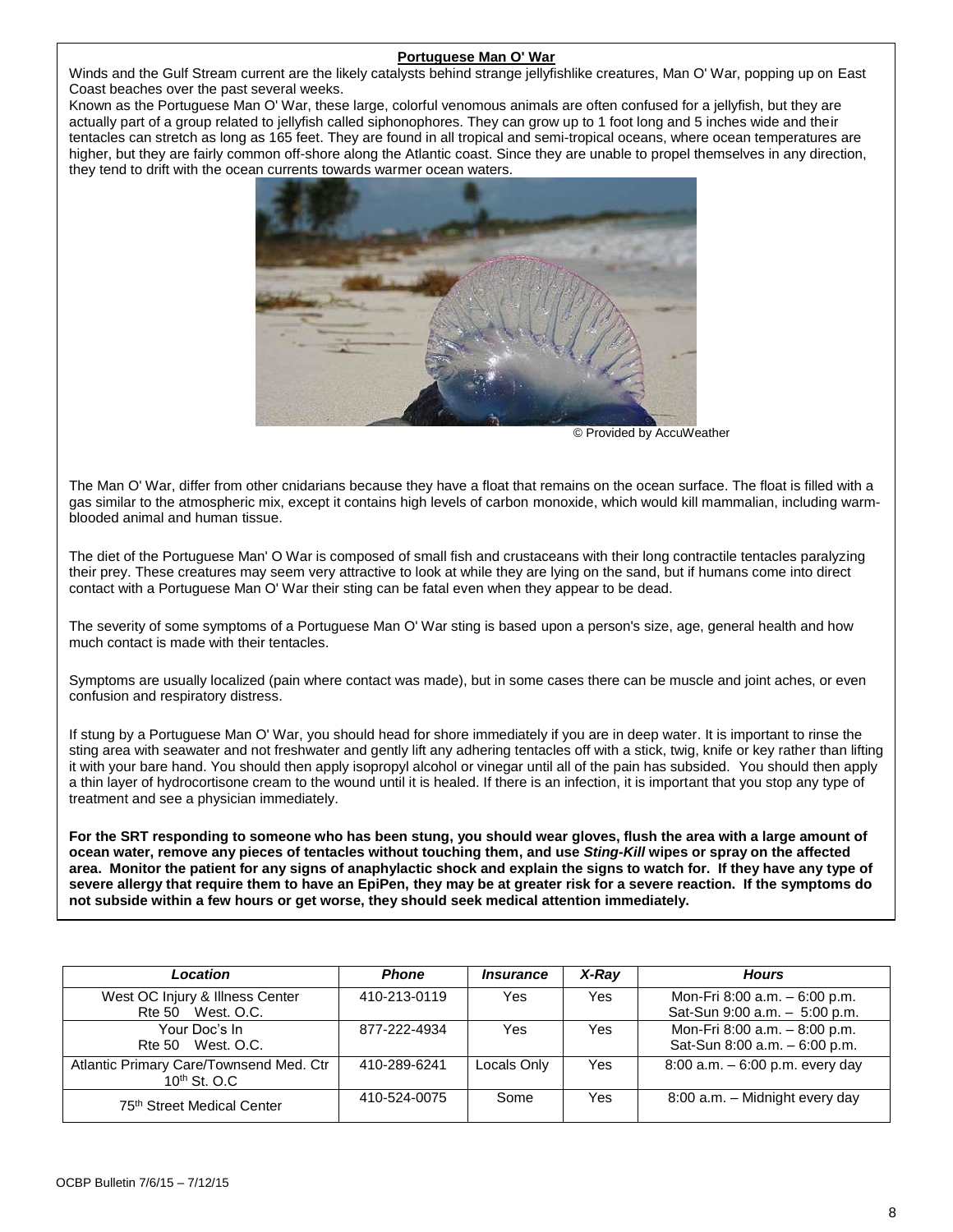#### **OCBP Question-of-the-Week for** *The Worcester County Times This Week's Question:* **Does the Beach Patrol provide any activities for children vacationing at the beach?**

Yes, we have our Junior Beach Patrol Program. This program offers children ages 10-17 the opportunity to experience the training and daily routine of real lifeguards or, as we call them, surf rescue technicians (SRTs). The program models itself after the duties and responsibilities of the SRT and focuses on the development of skills associated with the enjoyable and safe use of the beach. It is designed to instruct boys and girls in the skills and techniques of beach safety, water safety, surf rescue and physical fitness. Although we want to invite all children ages 10-17 to take part in our Junior Beach Patrol Academies, this is not a "learn to swim" program. (Recreation and Parks does offer swimming lessons.) Interested children should be comfortable on the beach and in the ocean and must meet minimum swimming and running requirements. Registration for these programs begins in early March and is ongoing until all slots are filled. Registration questions may be directed to the Ocean City Recreation and Parks Department at 410- 250-0125. Once a participant has successfully completed all levels of the program and is at least 15 years old, they may apply and try out for a paid Junior Beach Patrol Assistant Instructor position (\$9.41 hr). Many of our current SRTs made their start in lifesaving in the Junior Beach Patrol.

This program is offered in two types of sessions. We offer a four-day academy from Tuesday through Friday, in a morning session from 8 until 11:30 a.m or an afternoon session from 1 to 4 p.m., as well as a one-day introduction session, which takes place on Thursdays from 1 to 5 pm. The four-day academy consists of four levels that children can advance through, having new skills introduced at each level. Programs are repeated each week for six weeks, beginning the Tuesday, following the 4<sup>th</sup> of July. so there should be a JBP academy that will work during your stay in Ocean City.

In addition to the junior beach patrol program, the beach patrol also provides special activities, programs, speakers and seminars to various groups such as scouts, church groups, camps, schools and civic organizations. They conduct these water safety seminars both in Ocean City and throughout the region. Safety training focuses primarily on drowning prevention and safety around the water. They also provide many helpful tips on how to keep children safe at the beach. These presentations and hands-on activities are critical in allowing the beach patrol to fulfill their three-part mission of education, prevention and intervention. If you have a group interested in a beach safety program or speaker, contact the beach patrol at 410-289-7556 or email ocbp@ococean.com. We also provide a safety presentation in a reserved section of the beach for your group and will also have SRTs in that area while the members of the group are getting oriented to the beach and water. You must contact us two weeks before your visit for this service. There is no charge to organizations for these presentations.

To get current information about the Beach Patrol as well as daily stats and current beach conditions, you can follow the Beach Patrol on Twitter or "like us" on the Official OCBP Facebook page. We can't wait to be a part of your wonderful experiences in Ocean City, because we are glad you are here, and always remember to "Keep your feet in the sand until the lifeguard's in the stand!"

Last Week's Question*:* **I notice the lifeguards make everybody get out of the ocean before they leave, but people go back in. Why is that?** 

The beach patrol has known of, or been involved with dozens of drownings and near drownings that have occurred outside our 10 a.m. to 5:30 p.m. "duty" hours (over 97 percent of all water-related deaths in Ocean City in the past 80 years have occurred while the Ocean City Beach Patrol is off duty). The single, strongest message that we try to impress on people is that they should stay out of the ocean when lifeguards are not on duty. Many times we have been involved in cases where, if this simple rule had been followed, lives and families would not have been impacted by such a preventable tragedy. Clearing the water at the end of our shift may seem routine, but we never take the goal of this policy lightly. Before we started the policy of clearing the water of swimmers at 5:25 p.m., it was very possible that a swimmer could have entered the water while guards were on duty, only to turn around and find the stands empty and pulled back for the night. In most cases this would not be a problem. However, if the swimmer were to become caught in a rip current, the situation could quickly take a tragic turn, despite their intentions to swim only under the watchful eyes of the Beach Patrol. In contrast, by pulling everyone out of the ocean before we leave the beach, we know that those who enter the water during unguarded hours are taking that risk knowingly. The risk is great, although many of the 2,000 – 4,000 people whom we rescue during guarding hours tell us that they never intended to go out that "far", they do not make the connection to the fact that rip currents (the 3<sup>rd</sup> leading cause of weather related deaths nationally) will actually pull a person from waist deep water to water that is over their head quickly and without warning. These same currents that are the cause of 95% of all rescues we make during the day are also present before and after we are on our stands. The only difference is that when a person finds himself or herself in trouble before 10:00 AM or after 5:30 PM. there is no one to save their life and unfortunately it all too often has ended in tragedy. We continue our efforts to educate the public, warning them of the dangers of swimming on unguarded beaches, and that we make sure people leave the ocean before we pull our lifeguard stands back and cross over the dune for the night. Hence our slogan: "Keep your feet in the sand until the lifeguard's in the stand." Heeding this simple warning could save a life, yours!

Note: The last few weeks everyone has been asking about sharks and what, if any, danger they pose. Yet many of these same individuals who seem to be concerned for their family's safety will swim or allow their children to swim when lifeguards are not on duty. In reality, there is no danger from sharks in Ocean City, but RIP currents are the real life and death situation.

#### **Meet the Lifeguard: Crew Chief Paul Vassalotti**

The lifeguard's of the Ocean City Beach Patrol are glad to answer any of your beach and water safety questions. Paul Vassalotti has been with the Beach Patrol for 6 years. He is the Crew Chief for Crew 5 and sits the stand at 20<sup>th</sup> street. His crew covers  $18th - 25th$  street. He is an active member of the USLA, Junior Beach Patrol Instructor, surf camp, movies on the beach and the OCBP Dive Team. For recreation Paul likes to travel, hike, swim, dive, and watch Netflix. For the past two winters he traveled to Hawaii and this upcoming winter he plans on participating in WWOOF in South America. This is a world-wide opportunity for organic farming. It's a program where people can work on a farm and instead of getting paid, they get housing and food.

CC Paul Vassalotti and the other lifeguards of the Ocean City Beach Patrol are glad to answer any of your beach and water safety questions.